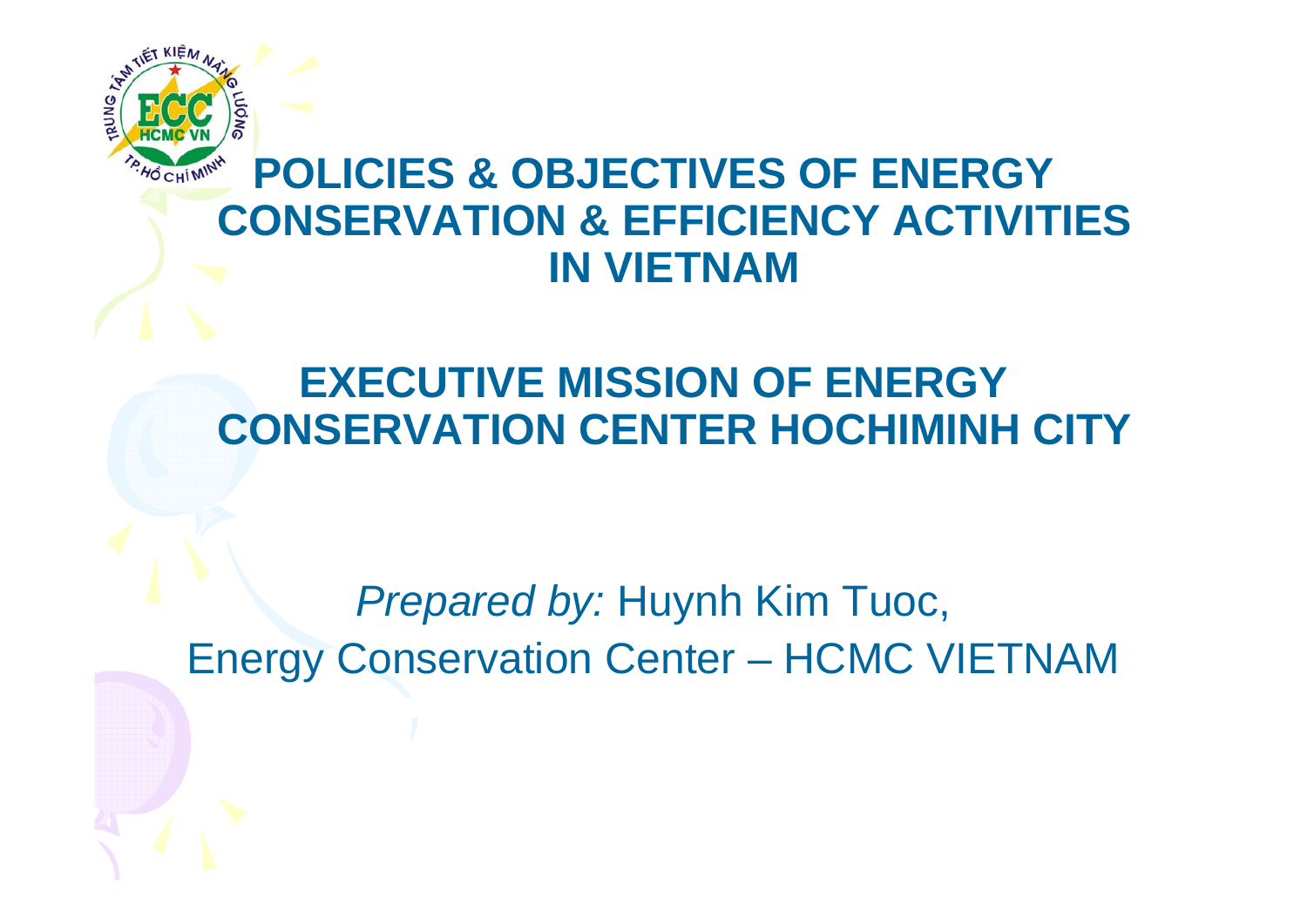#### LEGAL FRAMEWORK OF ENERGY CONSERVATION IN VIETNAM

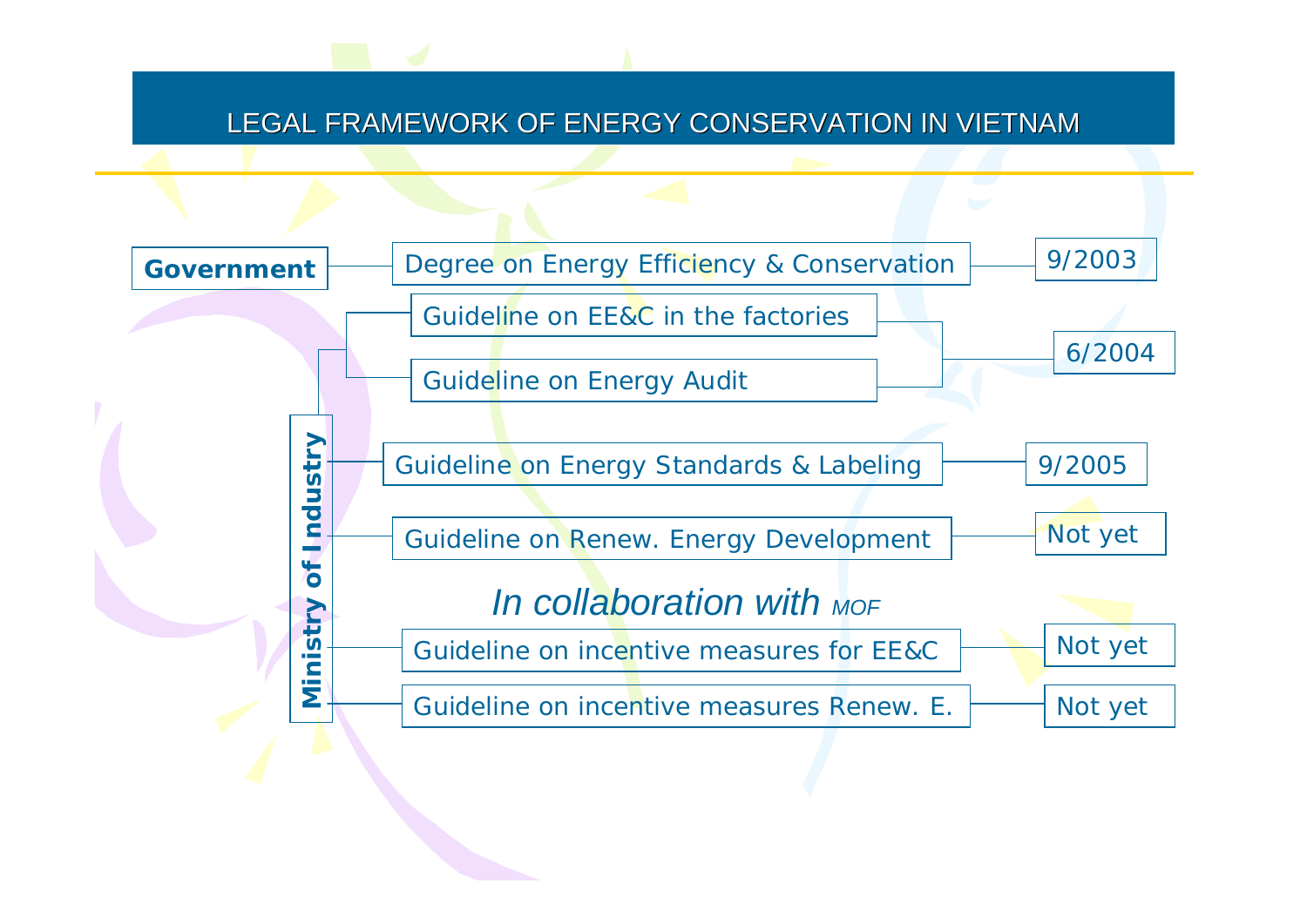Legal Framework for Promotion of Energy Conservation & Efficiency Activities in Vietnam

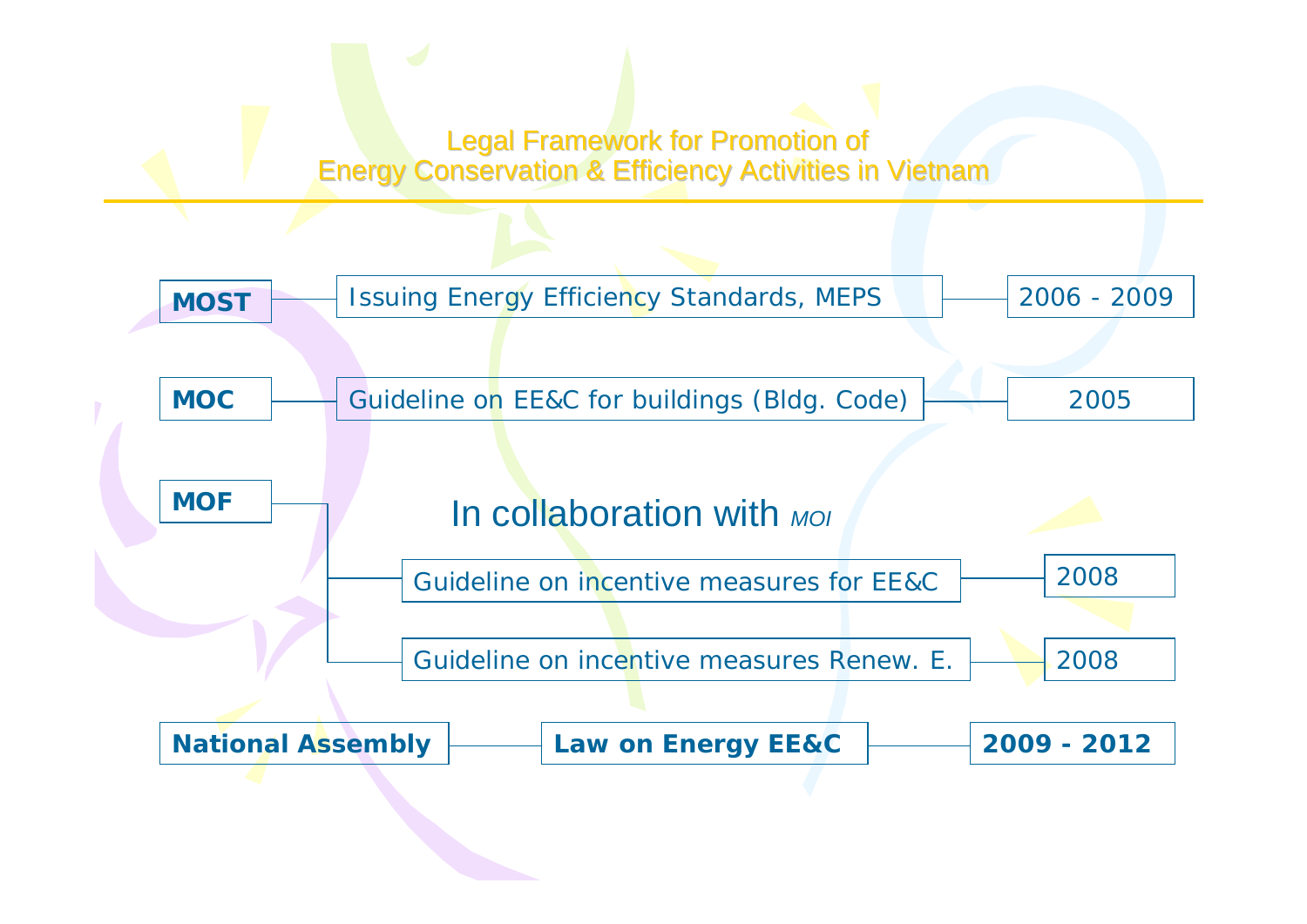# **ENERGY CONSUMPTION STRUCTURE ON SECTOR (TOE) ON SECTOR (TOE)**

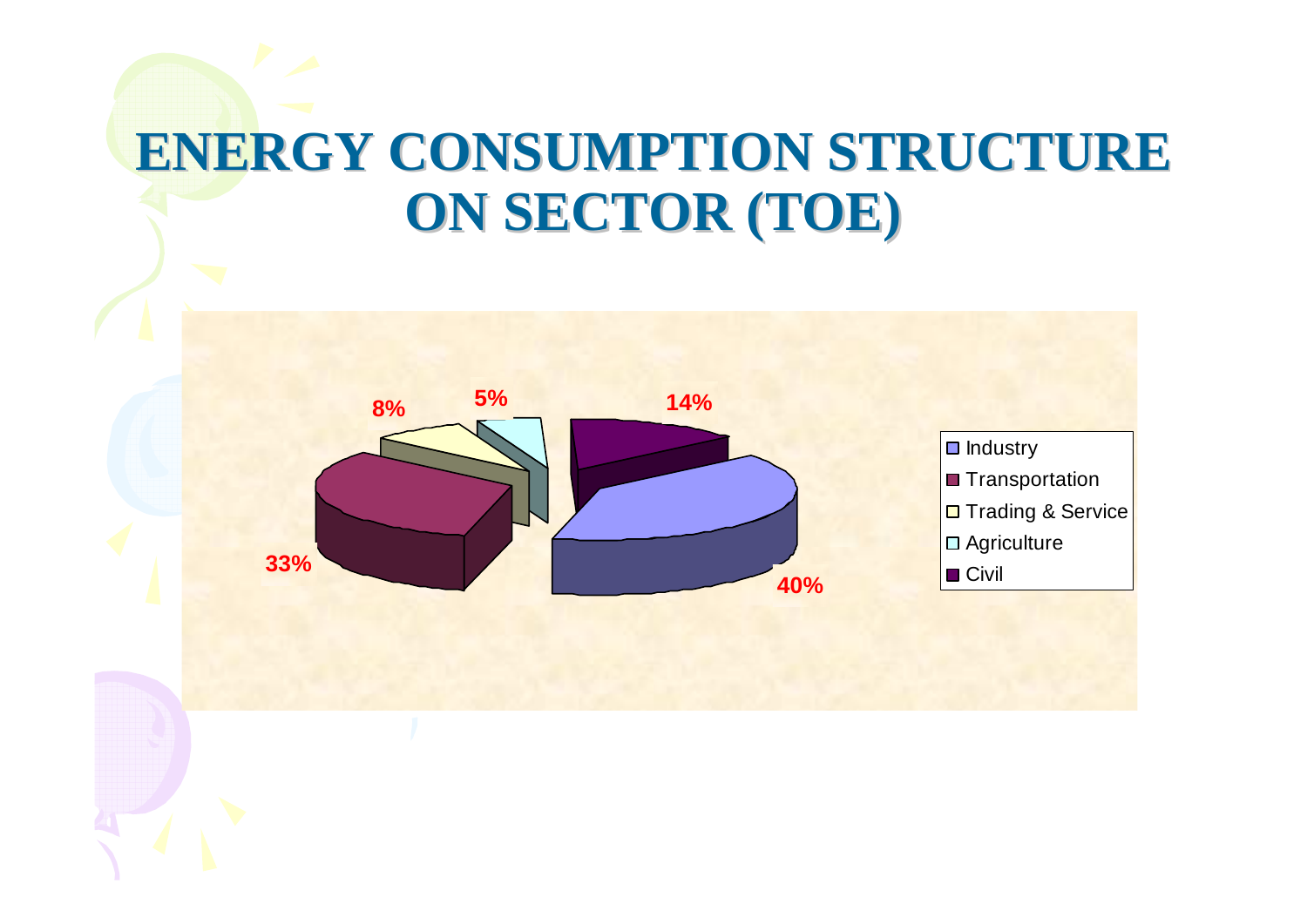## **EXECUTIVE ACTIVITIES: NATIONAL OBJECTIVE PROGRAM PERIOD 2006 - 2015**

**OBJECTIVE**: REDUCTION 8% OF TOTAL POWER LOAD, CUTTING DOWN 5% OF ENERGY USAGE ON MANUFACTURE SECTOR

#### **MAIN ACTIVITIES:**

- •**Part 1:** Reinforce Government management on using energy efficiency and conservation. Organize controlling system on energy saving.
- ¾ **Part 2:** Strengthen education, training, propagandize and mobilize community, upgrade their awareness, promote them using energy efficiency, protecting environment.
- ¾ **Part 3:** Develop and popular energy efficiency equipments, energy saving aimed to eliminate equipment less efficiency gradually.
- ¾ **Part 4:** Using energy saving and efficiency on Industry sector.
- ¾ **Part 5:** Using energy saving and efficiency on building sector
- ¾ **Part 6:** Using energy saving and efficiency on transportation sector.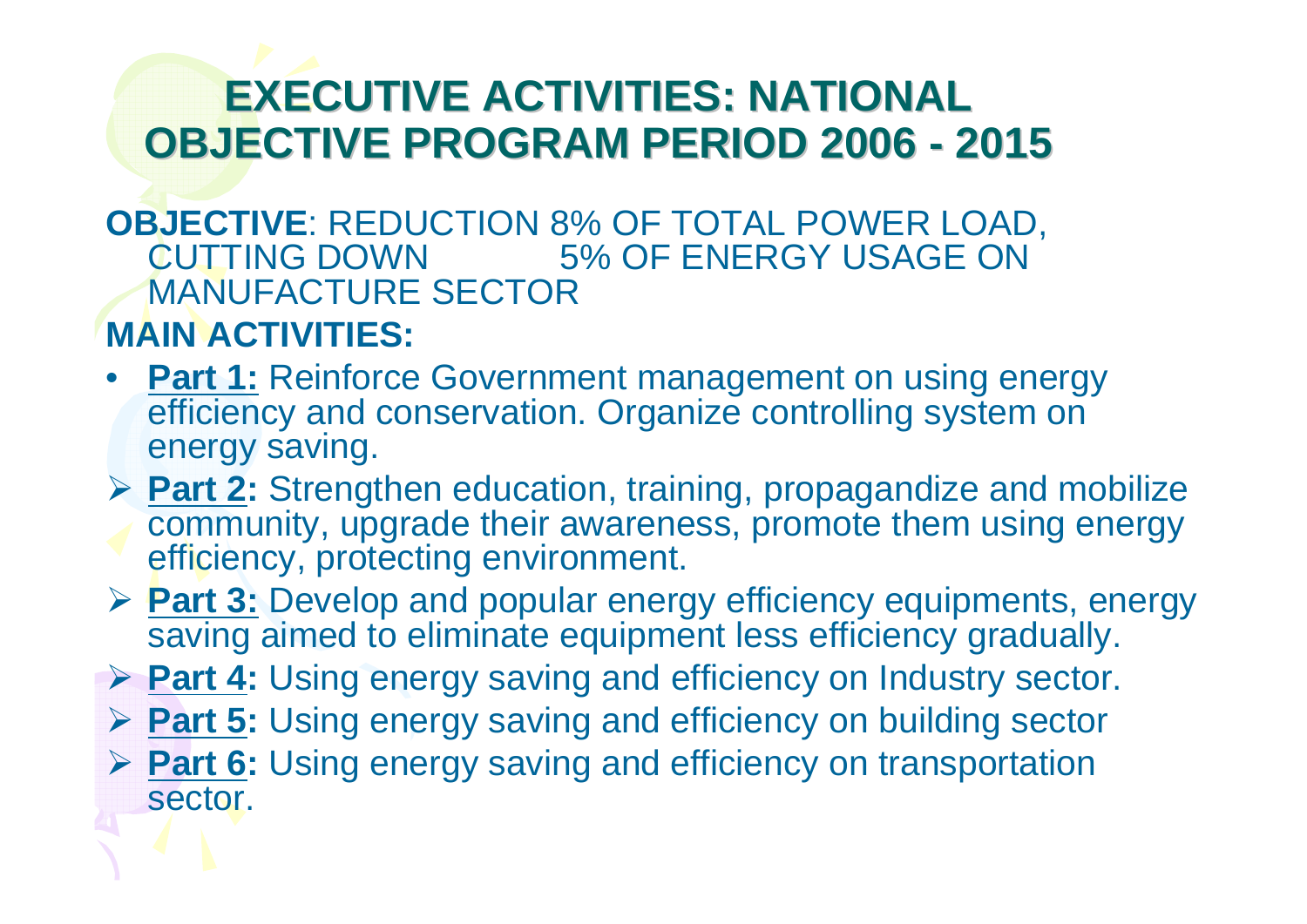# ACTION PLAN OF NATIONAL OBJECTIVE PROGRAM

| <b>Sector</b>        | <b>Rate of</b><br><b>structure</b><br>$(\%)$ TOE | <b>Reductio</b><br>n target<br>(%) | <b>Solutions</b>                                          |
|----------------------|--------------------------------------------------|------------------------------------|-----------------------------------------------------------|
| <b>Industry</b>      | 40                                               | 10                                 | -Reduce energy consumption.                               |
|                      |                                                  |                                    | -Technology standardization.                              |
|                      |                                                  |                                    | - Technology innovation – Tech.<br>market                 |
| Civil                | 14                                               | 10                                 | -Energy label program                                     |
|                      |                                                  |                                    | -Communicate and educate community                        |
| <b>Trading &amp;</b> | 12                                               | 20                                 | -Apply Building code                                      |
| <b>Service</b>       |                                                  |                                    | -Cut down energy consumption.                             |
| <b>Agriculture</b>   | 5                                                | 20                                 | - High efficiency motor program,<br>energy label program, |
| <b>Transportati</b>  | 33                                               |                                    | -Develop public transportation                            |
| on                   |                                                  |                                    | -Education, communication -<br>standardization            |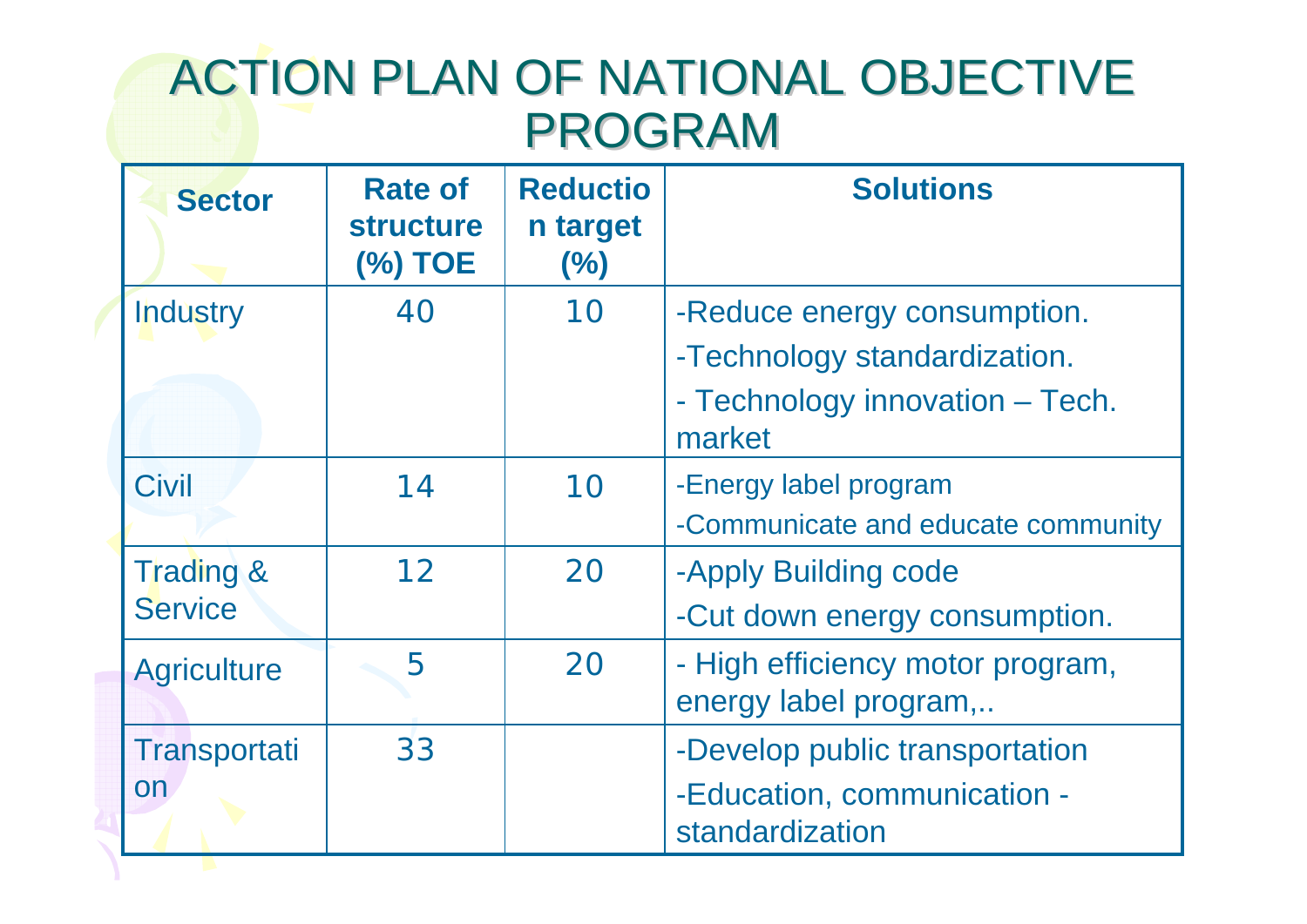# INTERNATIONAL COOPERATION

- **Build up and perfect regulation.**
- Support tools of management, execution, ability for management and deep professional implementation
- **Narket of high efficiency technology** energy efficiency.
- **Renewable energy.**
- **Training human resources on large scale.**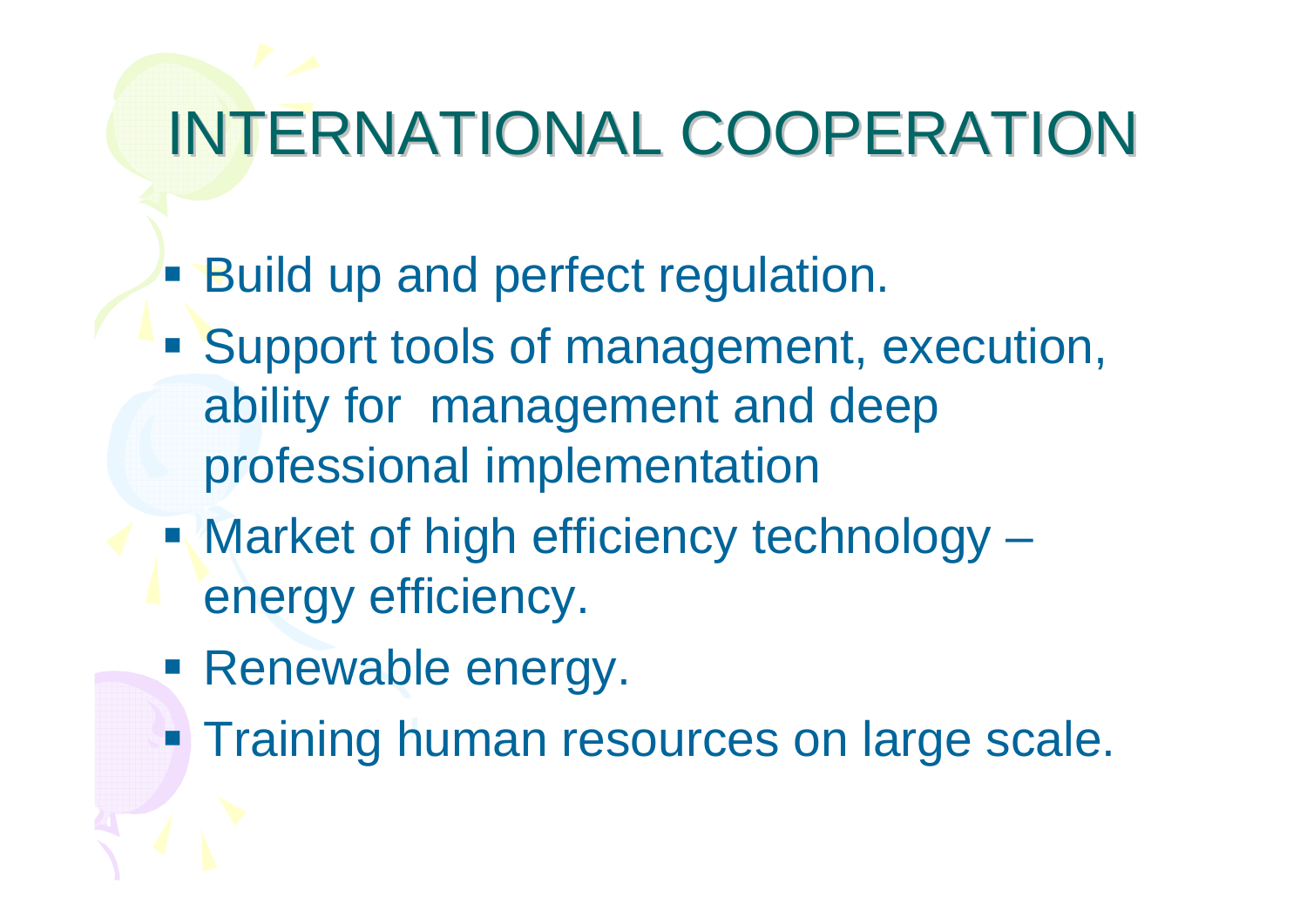

# ENERGY CONSERVATION CENTER OF HO CHI MINH CITY

- \* Establishment: May 2002 by People Committee of HoChiMinh **City**
- Doing assistance energy activities for 40% of provinces and cities in Viet Nam
- \* Establish 5 representative offices in Middle and South of Viet Nam.
- \* Supporting Local People Committees of provinces/cities to implement National Objective Program.
- \* Major Partner on Energy Conservation and Efficiency projects of domestic and foreign execute in Vietnam.
- •Having ability and strong operate on energy efficiency field.
- • Being model of organizing and implementing activities on energy conservation and efficiency area.
- \* Having relationship with 10 International organizations on Energy Conservation and Efficiency.